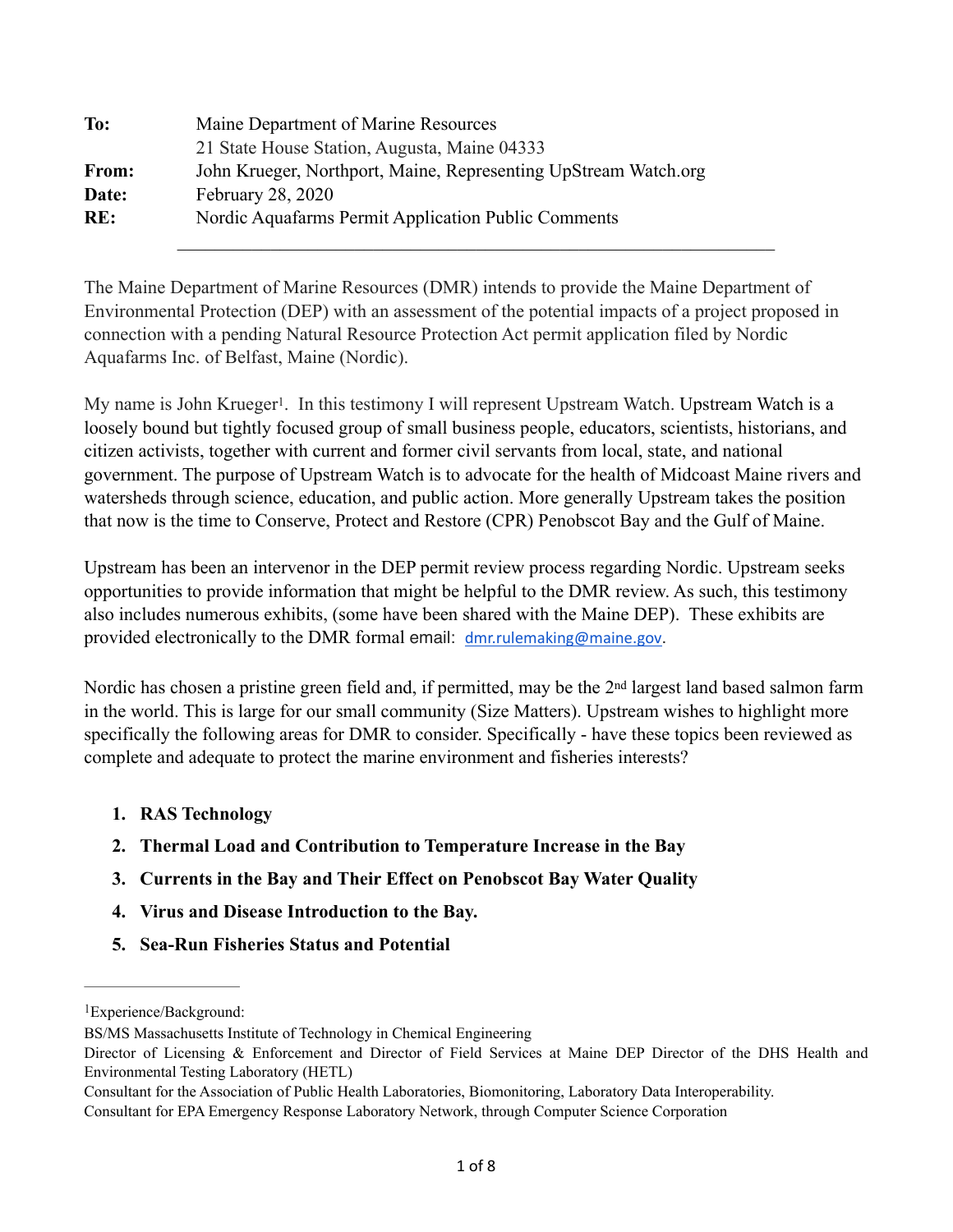- **6. Assessment of the Nordic Aquafarms Permit to Satisfy Clean Water Act Requirements and Provide Safe Effluent to the Bay.**
- **7. Effects on the Bay Caused by the Construction and Existence of the Three Pipes**
- **8. Finances and Lack of Exit Plan**
- **9. Threats to Marine Resources**

## 1. **RAS Technology**

First, by providing a technology based effluent standard, the applicant can take little responsibility in setting any kind of water quality based standard to uphold and protect the environment and fisheries. Maine has few if any water quality based standards. The legislature has suggested that there is a need to create effluent standards. This might be a good time to begin this process.

As a side consideration, some dialogue has existed regarding Maine's own IF&W fish hatcheries and how their treatment system contrasts to Nordic's RAS system. Maine's hatcheries are essentially flow through systems and their treatment systems are certainly significantly less capable than Nordic's RAS system. This discussion should not conclude that Nordic's treatment system is therefore extremely adequate. Review of Department of Environmental Protection Environmental Graphical Analysis Data Base suggests that many of Maine's hatcheries may be discharging levels of organic/ammonia well in excess of recommended freshwater acceptable standards. Total kjeldahl nitrogen (organic and NH3) as nitrogen minus the nitrate/nitrite levels represent the potential for high ammonia. Also there are situations of high Total Phosphorous as well. There is little if any monitoring data regarding disease management, though Maine's native sourced eggs do provide significant assurances. Flow through systems would not be appropriate in this pristine location.

Lacking these standards is why there is so much interest now in evaluating the Nordic version of RAS and determining if it is really the Best Available Technology. Recirculating tank aquaculture (RAS) is a great choice, but the choice of what type of RAS to use can make a difference. Those who choose **CLOSED** RAS, meaning no effluent out into a river or bay, yields all the benefits of growing fin-fish on land without the environmental risks. Those risks can be significant. **Partially OPEN RAS,**  such as what Nordic is proposing, allows the discharge of millions of gallons of effluent a day into the bay.

There are concerns about nutrients, pathogen, viruses, pharmaceuticals etc. being released. **Fully CLOSED RAS i**s now in various stages of development in the US, Canada, Europe and the Middle East. These are often referred to as Minimum liquid discharge and Zero discharge systems. Aquifer based water supplies and hydroponic outputs to utilize nutrients are examples of ways these companies are assuring sustainability. Examples of companies include Aquamaof Aquaculture, Superior Fresh and Sustainable Blue. Many in the scientific community are behind the use of Closed RAS and its benefits. Large scale land based fin-fish aquaculture is in its infancy in Maine. If closed RAS systems are where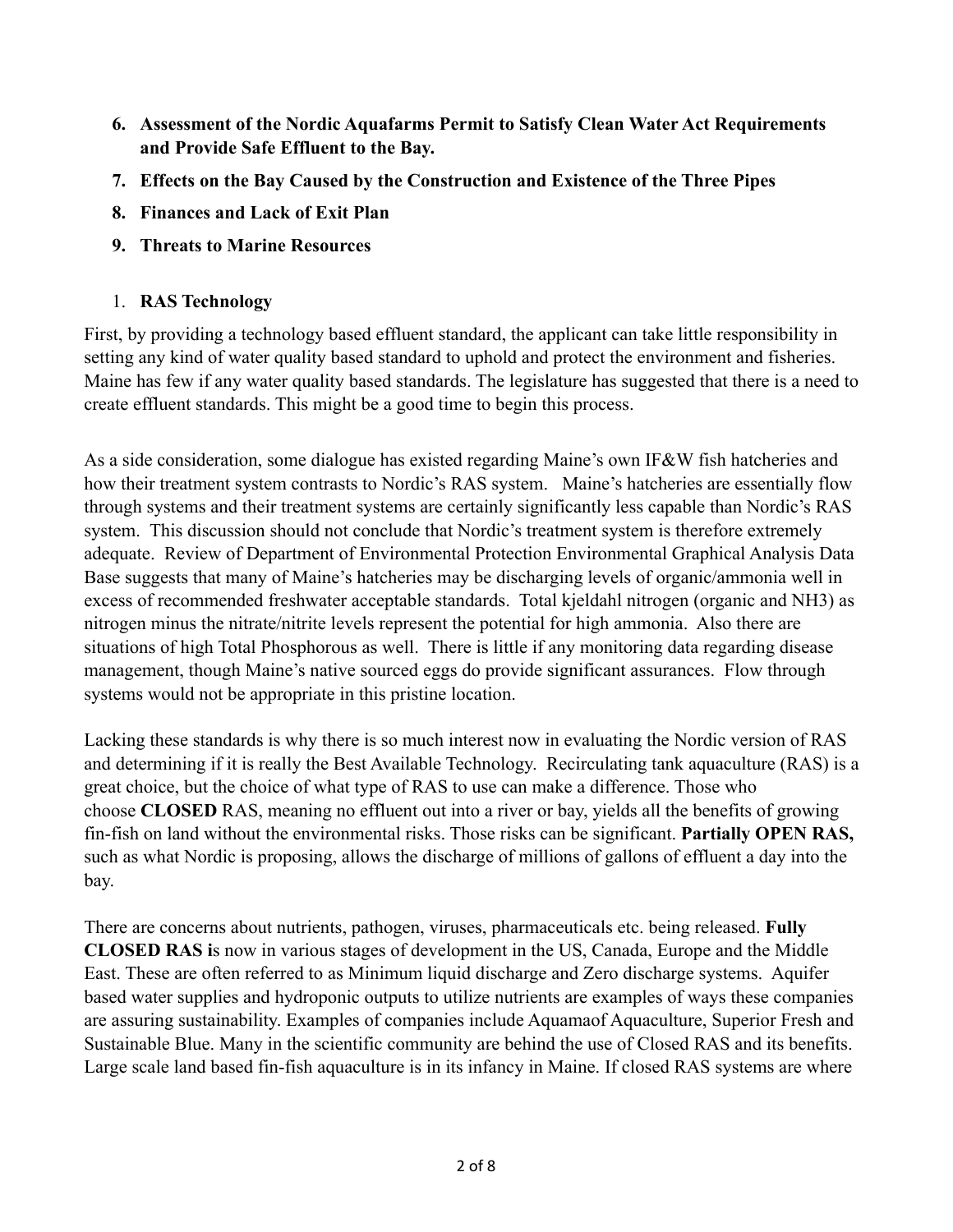the industry, and investors, are headed, it is important to focus on details now to insure Maine gets this right from the start.

As an unproven production process, RAS carries its own risks. The largest RAS facility right now is Atlantic Sapphire's operation in Florida. It is also a Norwegian enterprise. Just last year Atlantic Sapphire CEO and Chairman, Johan E. Andreassen was quoted as saying: "disease outbreaks, algae outbreaks, parasites and toxins are common problems in farming. While land plants have obstacles to stop most of these problems, there is no absolute guarantee." Do we want to be the site of a giant science experiment?

One way to assure that the Nordic RAS system adequately addresses environmental concerns would be to perform a "check point" review of the small sister RAS system in Fredrickstad and require 3rd party reviews of the facility using industry groups such as Nofitech.

## **2. Thermal load and contribution to temperature increase in the Bay**

Temperature is a unique kind of pollutant, it is considered a "non-conservative" pollutant. It is not measured as concentration, but is instead a property of water. Thermal energy is not "in" the water in the same sense that copper atoms and ammonium ions are in water. Thermal energy is absorbed by the water molecules, which is manifested as temperature and a property of the water. Nordic has implied only a small increase in bay temperatures. Their calculations and models used lower temperatures for their effluent output (13 degrees C) and higher extremes of bay temperature (70 degrees F) and have painted a picture of a small 0.2 degree C increase in the bay. I believe we can safely dispute the 70 degree high temperature by using data collected by the Northeastern Regional Association of Coastal Ocean Observing Systems, [NERACOOS.](http://www.neracoos.org/datatools) Their data at buoys in our area is collected 24/7 for several years, typically thousands of readings a year. The highest reading for 2018 for example was 64.3 degrees F.

One way to look at the effect of effluent discharge into a generally lower temperature body of water is to calculate the amount of thermal energy that is transferred from the Nordic discharge to the bay. This thermal energy can be calculated by looking at the specific heat of water, which is defined in joules needed to raise 1 kg of water by 1C. The heat capacity of water is 4179.6 [J](https://en.wikipedia.org/wiki/Joule)·[kg](https://en.wikipedia.org/wiki/Kilogram)<sup>-1</sup>·C. Let's do the calculation.

First a few figures. As has been established in previous testimonies, we know the estimated temperature of the Nordic Effluent to be 18 degrees C (64.4 F) and the estimated average bay temperature over an entire year, derived from [NERACOOS](http://www.neracoos.org/datatools) buoys, is 7.9 degrees C (46.2 F). Knowing the number of gallons of water (7.7 million gallons/day) we can calculate the kg of water that will be on average cooled from 18 to 7.9 degrees C (10.1 degrees) multiply this number by the specific heat of water, 4179.6 [J](https://en.wikipedia.org/wiki/Joule)·[kg](https://en.wikipedia.org/wiki/Kilogram)−1·C . Thus we can calculate the joules of energy transferred to the bay in one day. I performed this calculation.

=1.23193e+12 Joules or 342,202.7 kwh, or 1,167,644,082.5 BTU's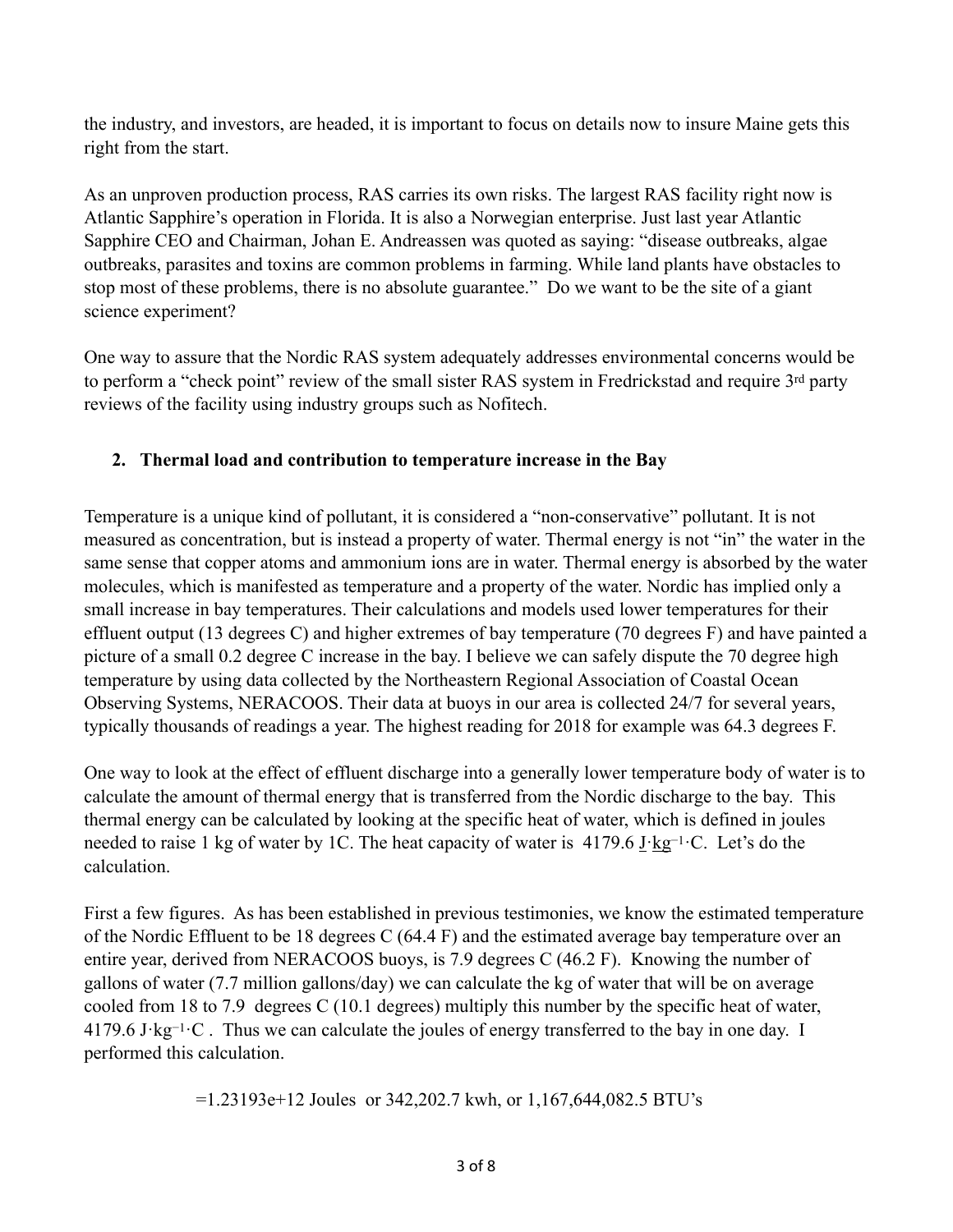**To put these numbers in perspective this thermal loss to the bay is the equivalent in one day of burning 10,000 gallons of gasoline or the electricity used by 10,000 homes a day.** This is a lot of heat going to a relatively shallow and small bay. Unfortunately, I cannot currently calculate what this might mean as a temperature increase and where the temperature increase might take place. Some of the heat may go to the bottom or to the atmosphere. Again, and maybe unfortunately, we are currently at the mercy of models and the need for more data.

If this project gets built, I hope that the Nordic prediction of 0.2 degrees C is accurate. If it is not, we are looking at a tremendous amount of heat that is being transferred. We do not want to create a permit that might exceed one of the few regulatory standards. Accurate modeling is very critical coupled with verified data. Nordic's Ramboll consultants recommended over a year ago that Nordic collect more data to support their modeling. If that had been done, we would be in a better position to model characteristics of their discharge.

The rate of mixing of the discharge plume with the water column will determine the rate at which heat is dissipated. We need to better define the so called mixing zone. Heat transfer, just like nutrients, can be exacerbated by stratification where heated effluents can be entrained in distinct layers in the water column, and subject to different forces such as wind and weather. We also need to take into consideration secondary circulations that can create isolated pockets of plumes distinct from an average dispersal.

So why so much discussion about thermal effects? This omission is surprising, especially since it is so well understood in environmental science that thermal pollution has profound impacts on the ecosystems where it occurs. Indeed, we are learning though climate change research that for some species single-digit changes in temperature can result in profound changes to their distribution, abundance and behavior. Therefore, it is vitally important and relevant to this project to fully understand the impact of the thermal anomaly - it will directly impact water column species, such as phyto- and zooplankton, larval fish and invertebrates and thereby the benthos and other species in the food chain that depend upon the water column. Similarly, if the benthos experience impacts in the vicinity of the thermal discharge, so too will the fish, waterfowl and human livelihoods that depend on it.

## **3. Currents in the Bay and their effect on Penobscot Bay Water Quality**

A central component of rationally evaluating potential environmental impacts at the proposed site is the release of nutrients into the water column and their dispersal and dilution thereafter. Three important factors exist for evaluating the discharge into the local environment: local physical oceanographic conditions, local background water quality and waste-water composition. I refer you here to Exhibit 1, the December 13, 2019 testimony of Dr. Kyle Aveni-Deforge. Based on his understanding of the currently available data, these parameters have not been well enough described to make a confident risk assessment for water quality near the project site. Because the proposed project will operate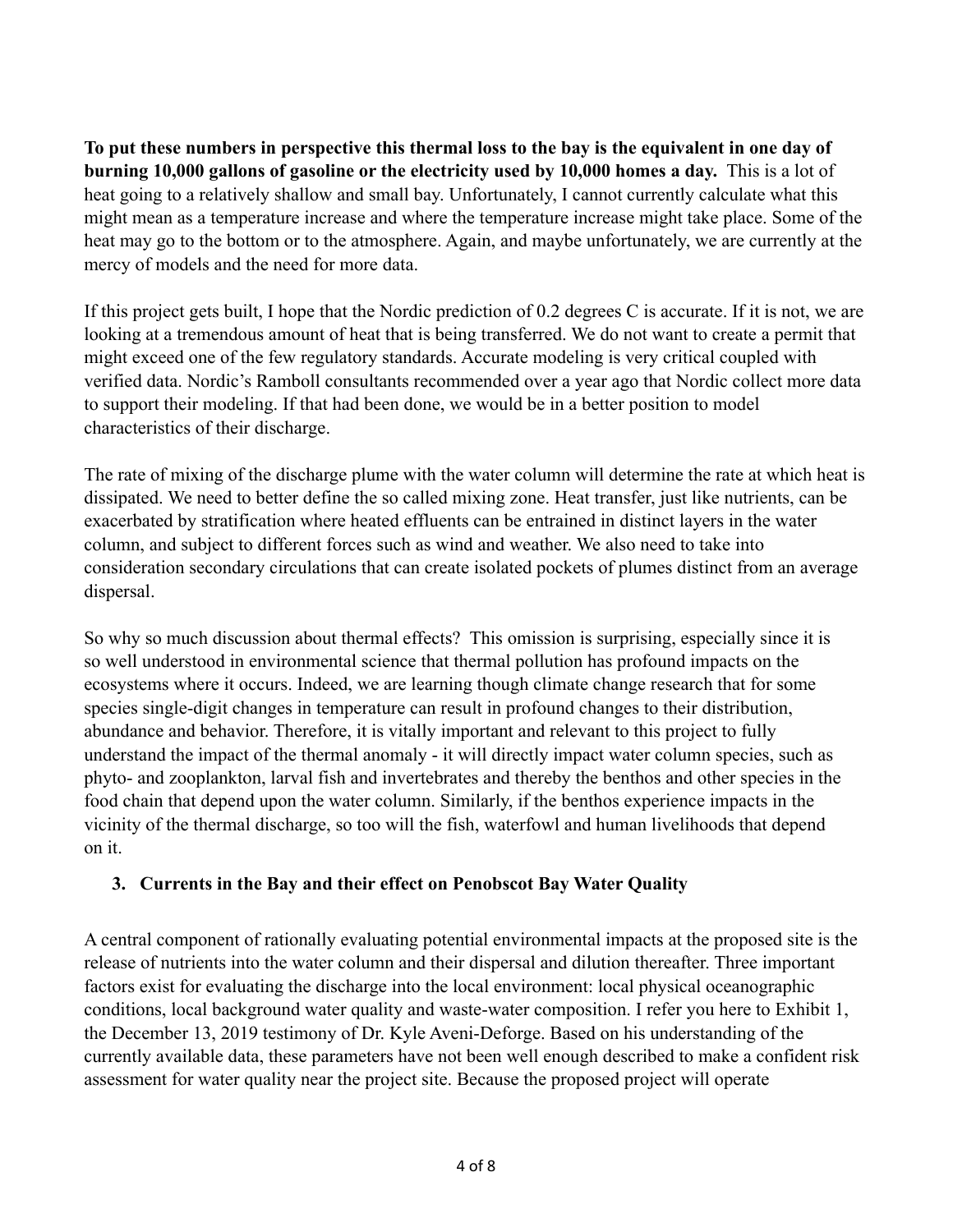continuously throughout the year and possibly for decades, collecting a thorough data set that describes the background environmental and ecological conditions is crucial. (space)

NAF has proposed monitoring programs for their facility once it is operational. Dr. Aveni-Deforge's testimony asserts that existing knowledge of site water quality and physical oceanography is insufficient to have confidence in our understanding of baseline environmental conditions or how the processed waste-water will interact with the environment. Consequently a rational, evidence based decision on the impacts of the proposed action cannot be made. Similarly, the future monitoring program proposed by NAF would not have enough baseline data from the pre-project environment at and near the project site to evaluate environmental impacts.

Exhibit 2 is the December 2019 testimony of Dr Neal Pettigrew. Dr. Pettigrew asserts that Nordic's Ransom modeling report acknowledges the need for significant data collection efforts before substantial model validation is possible. I agree strongly with this position, and suggest that a yearlong oceanographic observing effort should be fielded at least at the discharge and intake locations. These observations need to be combined with a full 3 dimensional ocean numerical model that can dynamically simulate the Penobscot Bay circulation and particle tracking. More specifically, the 2D ADCIRC model was implemented in a limited manner, *forced only by astronomic tides along the open boundary and a constant freshwater discharge from the Penobscot river* to the north of the study domain. Point-sourced validation of water levels were performed under idealized summer conditions. No additional validation was performed. The particle tracking model was forced solely by the velocity fields produced by the 2D ADCIRC model under several major assumptions. Currents were vertically averaged and did not agree with known observations, *constant values* were prescribed for effluent flow rate and horizontal eddy diffusivity, while wind fields and waves were excluded entirely.

## **4. Virus and Disease Introduction to the Bay**

Exhibit 3 is from Bill Bryden of Newfoundland. His concerns can be summarized to state that large mortalities will exist and that these mortalities are primarily from: 1) local external known contagions entering the facility, 2) contagions entering the tanks via the eggs, 3) unknown causes at least in part due to unknowns to science pathogens. Recommendations include:

- a) 1) reduce water use to aquifer only water, 2) use only local salmon genetics as per the Williamsburg Treaty recommendations, 3) require third party testing of effluent samples taken off Nordic's land such that chain of custody is maintained for legal purposes.
- b) Native salmon will be drawn to the warmer effluent so there is a need to reduce temperature difference by cooling the water before discharge. Reduce pathogen creation by only allowing aquifer water be used.
- c) Nordic should comply with the Williamsburg Treaty and only use native genetics and rapidly develop its own broodstock.
- d) Cap antibiotics with serious fines as a deterrent, public reporting of amounts used on a weekly basis. Include a year around survey for contagions in source water before a permit is issued. Limit use to aquifer only water (town and nordic wells). Monitor for ingress of surface water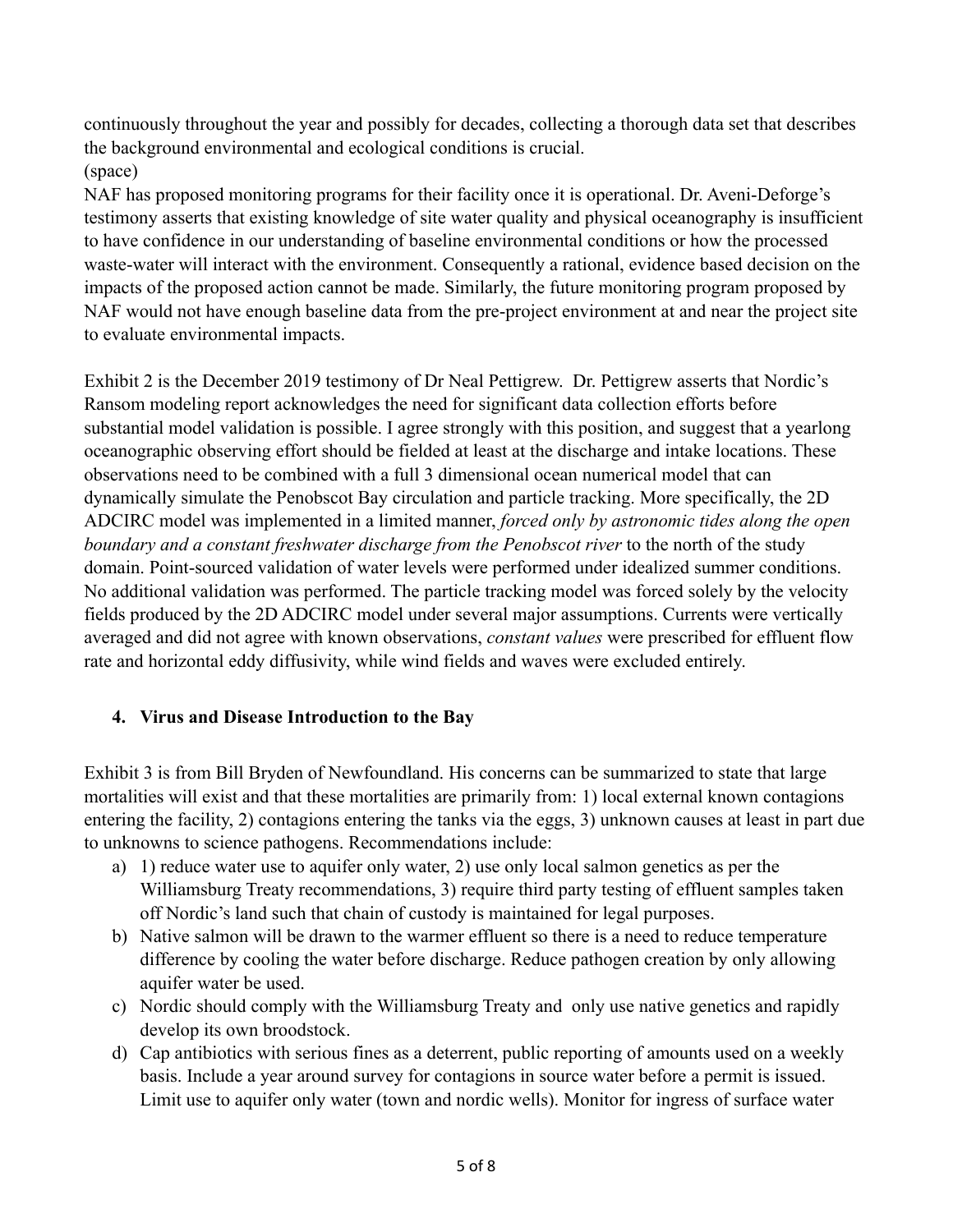that can carry contagions.

- e) Require weekly public disclosure of mortalities, disease events, diagnoses, antibiotic usage, and mass mortalities.
- f) Long term monitoring of sturgeon for contagion loads. Challenge Sturgeon with salmon RAS contagions in a lab setting to determine transmissible contagions and required numbers of contagions per litre of water to facilitate infection.
- g) Require any permit to state that a fishway will be installed if the dams need any alterations or removal.
- h) Gather the required Antimicrobial Resistance (aka AMRs) Baseline Data and Testing by USA and Maine of Effluent for fish fungus and bacteria before the project starts as well as zoonotics. This is required to monitor for effects from the project after start-up.
- i) Provide Mitigation and remedy bonds.

Exhibit 4 is the testimony of Brian Dixon, PhD Professor of Biology Canada Research Chair in Fish and Environmental Immunology. Dr Dixon's expertise lies in fish diseases. No filter is stringent enough to filter out viral particles. A 0.1 um filter would not filter viruses, which are nanometers in diameter, and filters this size would clog even more frequently. Once a pathogen entered a larger recirculating system, it would be extremely difficult to clear it out and would probably involve, at a minimum, euthanizing all the animals and bleaching the system. Dr Dixon provides significant information on the types of systems needed to manage diseases and on the effects some of these have on the RAS ability to treat waste.

# **5. Sea-Run Fisheries Status and Potential**

Exhibit 5 is Upstream's Doug Watts' report on sea-run fisheries status and potential. DMR is the principal advocate in state government for promoting fish passage. We make the case that Nordic's plan to draw a portion of its fresh water supply from the Little River will make anadromous fish passage very difficult to achieve. Watts' report makes the case for the value of restoring fish passage to the Little River (i.e. sea run brook trout, smelt, tom cod, river herring, and salmon).

## **6. Assessment of the Nordic Aquafarms Permit to Satisfy Clean Water Act Requirements and Provide Safe Effluent to the Bay**

The Nordic effluent can discharge chemicals, biologics, vaccines, medicines, and industrial cleaners. Nordic lists four industrial detergents, four disinfectants, four therapeutants, and five "emergency" compounds for disease control. All may appear in waste flows from the plant. Exhibit 6 is the December 2019 testimony of John Krueger and Gary Gulezian: **Assessment of the Nordic Aquafarms Permit to Satisfy Clean Water Act**. Documented is the inadequate evaluation of baseline stratification of temperature, oxygen and nitrogen, and inventories of fauna and flora in the bay.

Nitrogen pollution is likely. Nordic's factory will discharge 1,484 pounds of nitrogen daily. Excess nitrogen in seawater can cause algal blooms that lower the dissolved oxygen for marine life, leading to fish-kills and possible damage to the Bayside Mussel Farm, one of several small-scale aquaculture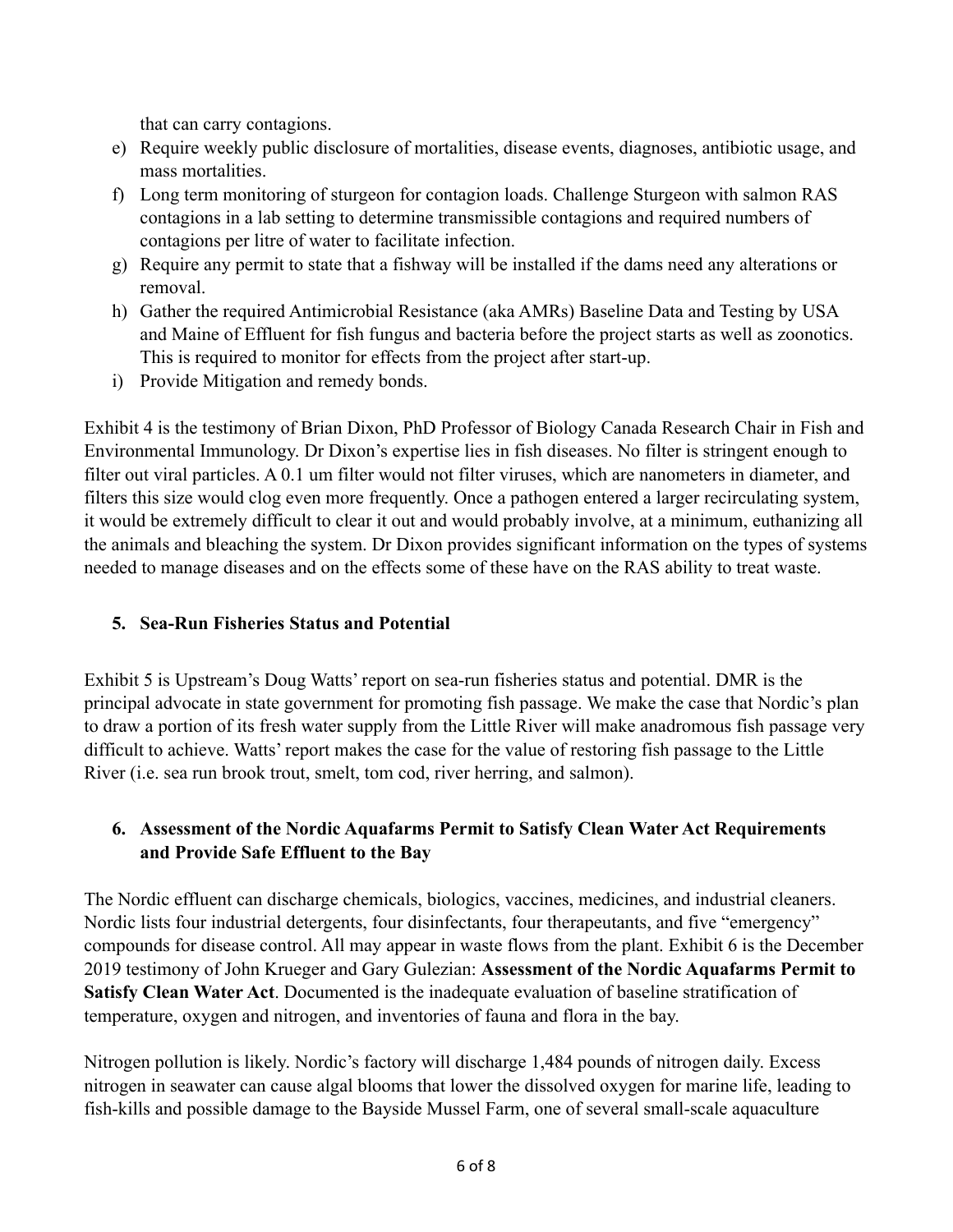operations to the south. Other concerns are: providing enforceable water quality based standards, enforceable concentration based standards, multi-parameter monitoring program, contingency plans, feed analysis, and bay audiological analysis.

What the salmon eat, they will excrete. Nordic calculates it will need 216,758 pounds of fish food a day, but has not decided exactly what will be in it. If we do not know what they will be fed, we do not know what will bio-accumulate in their flesh or concentrate in the solid and liquid wastes produced.

## 7. **Effects on the Bay Caused by the Construction and Existence of the Three Pipes**

Mercury-laden sediments may be disturbed. Dredging required to bury Nordic's three pipelines may stir up and re-suspend mercury deposited 50 years ago by HoltraChem. Sediment samples taken found at least one with a mercury concentration of 239 nanograms/gram (ng/g). Concentrations over 200 ng/g justify closing an area to lobster and crab harvest.

An underwater seawall will change currents and habitats. Burying the pipelines will create a 5.5-foot high, <sup>1</sup>/<sub>2</sub>-mile long underwater seawall off Northport. Lobster migration may be affected, currents will change, and shoreline erosion may increase.

## **8. Finances and Lack of Exit Plan**

Nordic Aquafarms has submitted no evidence that they have the financial capacity to successfully and responsibly construct and operate this facility; no evidence of committed or available funding, and no financial projections. The RAS industry is young, untested, and overwhelmingly reporting losses and failures, and thus requires a high level of scrutiny. NAS has not demonstrated adequate funding to prevent serious risk to natural resources from ineffective maintenance and control of pollution mitigation systems or insufficient response to environmental emergencies. Exhibit 7 is a list of failed RAS systems.

Whatever short-term benefits Nordic may claim, the long-term impacts on native Atlantic salmon, cod, halibut, bivalves, elvers, herring, grasses, and seaweeds will be negative. Efforts to restore native marine populations will suffer, and so will the communities that live off them.

Nordic has no exit plan. Nordic representatives have said that their proposed factory has a 30-year economic life. NAF has dismissed the need for a closure plan to remove concrete and restore or reuse the land at the end of their tenure. It declined to entertain the setting of a performance bond to protect Belfast (and Northport) if the experiment fails.

## **9. Threats to Marine Resources**

For a project that is as ambitious and impactful as Nordic's, with short, long term, and permanent impacts to uplands, wetlands, intertidal, subtidal and water column habitats, it is my opinion that direct,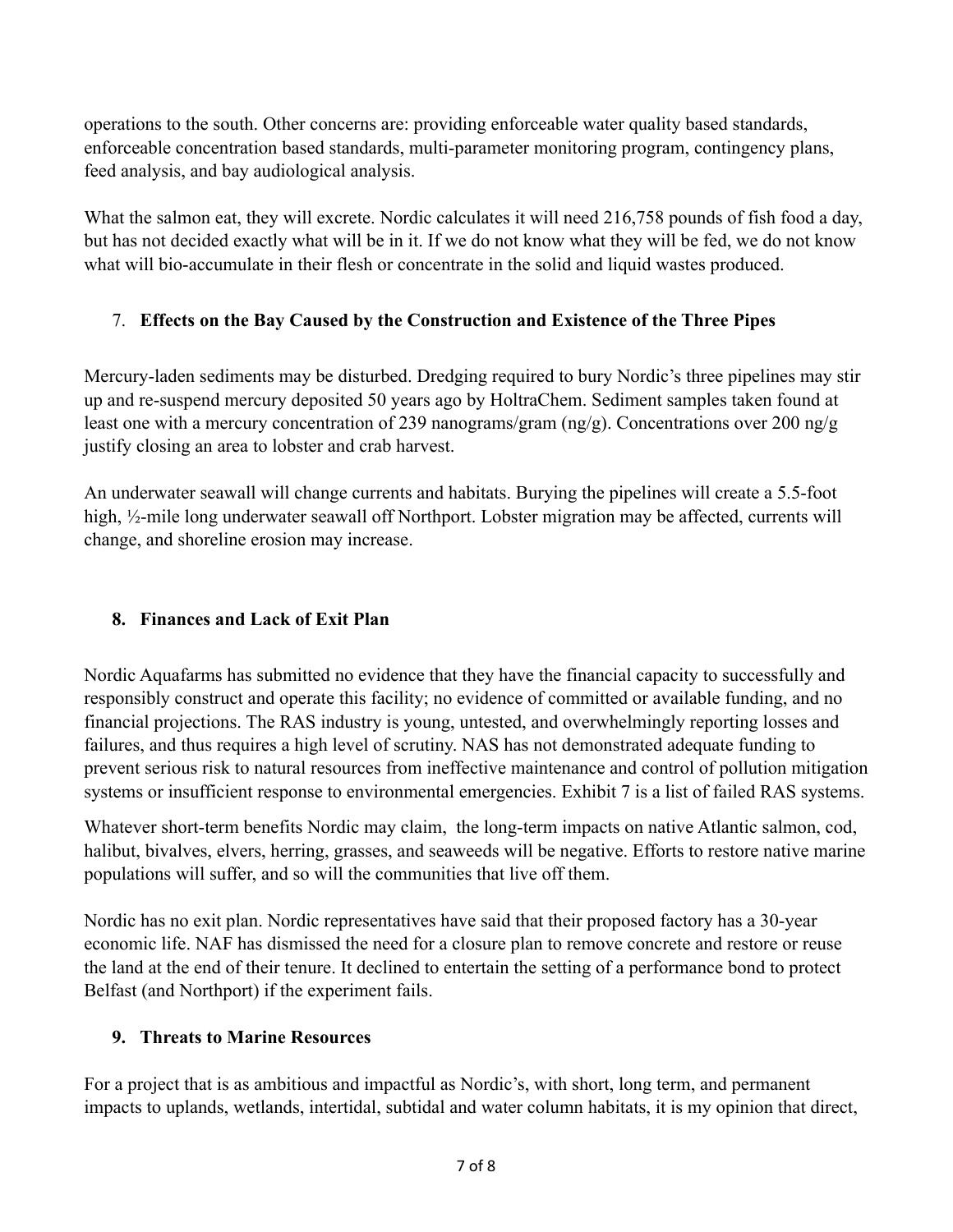field observations and quantitative assessments of the biological resources should be performed in every season, and in every habitat, that will experience impact from project activities. There are real consequences and implications in failing to properly characterize the ecological communities in the project area. Simply put, this failure opens doors for unintended consequences and the potential for harm to important and protected natural resources both on land and in the water.

Specific evaluations of marine resources should be evaluated:

- a) The applicant analysis should point out and discuss the fact that to get to and from the open Gulf of Maine and into the Little River or up the Passagassawaskeag River, some elvers would have to pass through anomalous water discharged by Nordic.
- b) Though alewives and blueback herring do not presently use the Little River, adults could be moving through the project area on their way to the mouth of the Penobscot River.
- c) The project area, with its mainly soft bottom, would likely be suitable habitat for winter flounder spawning and nursery habitat. Yet again, no mention of what impact might be experienced by winter flounder from exposure to project-caused anomalies or indirectly to them from the impact to their food sources.
- d) Rainbow smelt after hatching larvae may not drift to estuarine waters if there is any impact from the permanent presence of a thermal/chemical plume while they reside in or move through the impact area.
- e) In regards to the very important endangered Atlantic salmon, while juveniles are documented to use Belfast Bay as a western corridor of Penobscot Bay to get from their natal waters within the Penobscot River to the ocean, Atlantic salmon who come into contact with Nordic discharge waters might reasonably be exposed to biological agents, such as fish-borne diseases, not removed by Nordic's Effluent/Wastewater treatment technology. Any Atlantic salmon so exposed might become vectors for diseases at a time when this imperiled population is in a vulnerable, rebuilding phase.
- f) Both species of sturgeon in the affected area, which are federally listed, may be affected by the large and permanent offshore thermal anomoly, chemical and possibly biologically active plume covering 1 or more square miles of Belfast and west Penobscot Bays.
- g) Regarding American lobster, there is no mention at all about the large, thermal anomaly and what impacts it might have on the distribution and abundance of American lobsters in an area of Belfast Bay, that may be as large as between 700 and 1500 football fields in size. Current research indicates that even a few single degrees of warming in Gulf of Maine waters may be sufficient to compel lobsters to relocate en masse to colder waters in Canada.
- h) Finally, there is concern that scallops, blue mussels, and soft shell clams will not be able to modify their behavior to endure the change in water conditions when the entire benthic region and the water column upon which these filter-feeders depend will host a permanent, chemical and thermal anomaly.

As with the benthos, the full evaluation of effects to fin-fish, molluscan and arthropod fisheries from project impacts can only be understood vis-à-vis robust baseline ecological studies within the project area, throughout the year, and inclusive of areas both near the discharge as well as areas within the modeled receiving area. No such surveys were done, and no such approach was taken. Exhibit 8 is